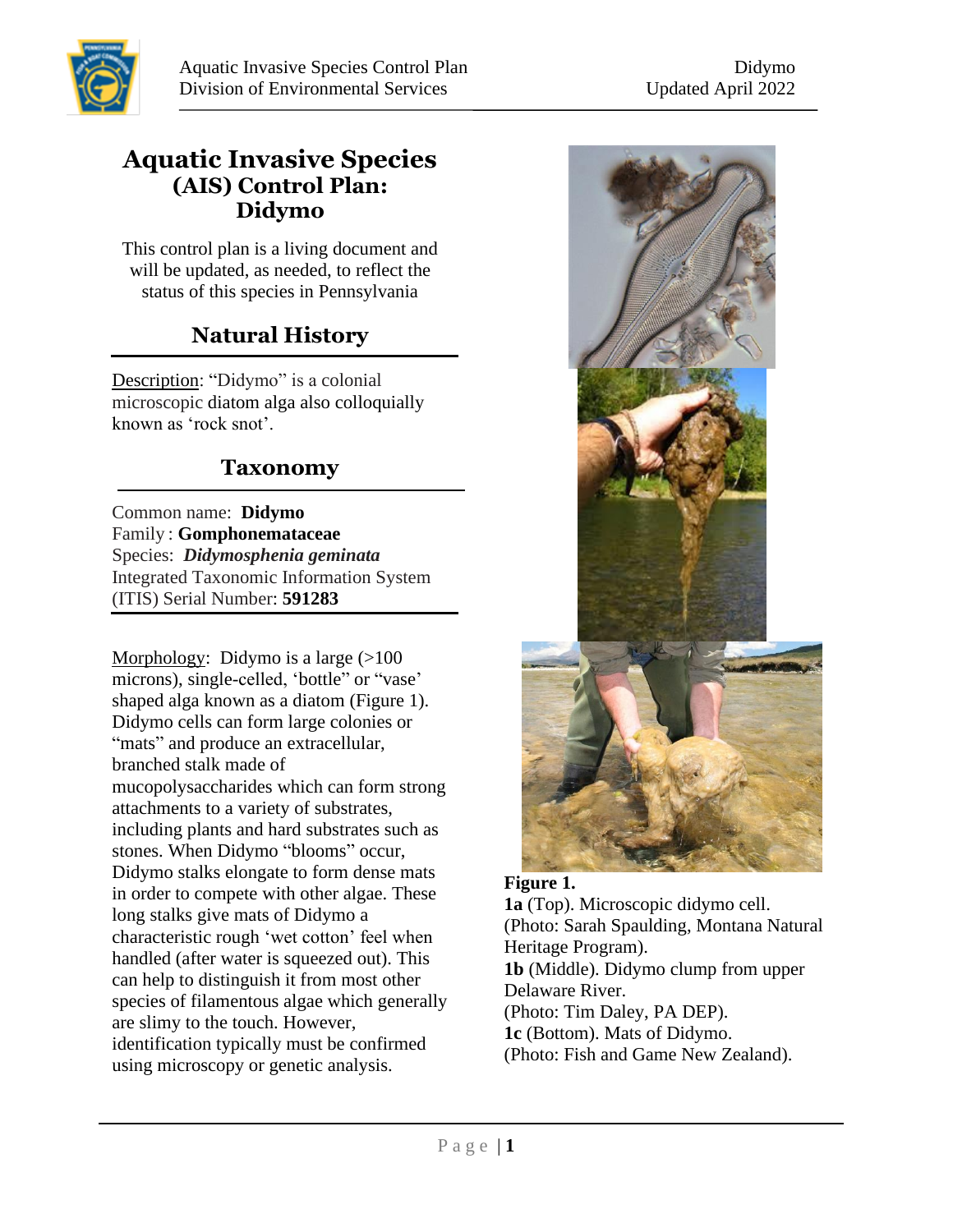Origin: Didymo is thought to historically have a native range within the circumboreal regions of North America, Europe, and Asia. However, in recent years it has expanded its range and habitat tolerance to include warmer climates and more productive waters where it was previously undocumented (Spaulding and Elwell 2007).

Food Preferences: Didymo is a photosynthetic organism that can be both phosphorus and nitrogen limited. However, Didymo is notable in being able to form large nuisance mats in nutrient-poor environments (Bothwell and Kilroy 2011). Soluble reactive phosphorus has been identified as a key limiting nutrient for Didymo (Bothwell et al. 2014; Shank et al. 2016; Shank 2019).

Reproductive Behavior: The life history of most diatoms includes both vegetative and sexual reproduction although the sexual stage is uncommon in Didymo (Bothwell and Spaulding 2007). When Didymo cells divide via vegetative cell division, the stalk also divides, forming dense mats (nuisance blooms) under certain environmental conditions (Spaulding and Elwell 2007).

Notable Characteristics: Didymo can consolidate in mats of up to 20 cm  $\left(\sim 8\right)$ inches) in thickness on the bottom of colonized waterways. However, mats observed in Pennsylvania are typically thinner than this.

Historic Vectors: In general, historical reports of Didymo are sparse and voucher specimens uncommon (Spaulding and Elwell 2007). Therefore, the method(s) by which Didymo expanded its range across northern North America during the 20<sup>th</sup> century are largely unknown. Recent discussion within the scientific literature

may suggest that in some areas, such as New York State, Didymo may be a "native nuisance" species that is beginning to reestablish and expand its range due to restoration of its preferred habitat variables (Richardson et al. 2014). Low levels of soluble reactive phosphorus have been implicated in Didymo bloom formation; therefore, Didymo may have been present but unnoticed in waters until nuisance blooms formed due to nutrient reductions resulting from the restoration of water quality (Bothwell et al. 2014; Shank 2019).

Current Pathways/Vectors: Dispersal mechanisms are most commonly related to angling and other in-stream recreation activities when gear is not properly decontaminated between waterbodies. Kilroy (2005) documented the ability of Didymo to survive outside of a stream in cool, damp, dark conditions for at least 40 days. Recreational equipment that may sustain Didymo in environments suitable for dispersal include waders, wetsuits, fishing tackle, compartments on boats, and other equipment.

Preferred Habitat: Didymo may occur in a system completely unnoticed until environmental conditions promoting nuisance mat formation occur. The ecological preferences related to the forming of nuisance mats appears to be related to cool, nutrient-poor habitats with stable flows. Physical and chemical habitat features with high relative importance for promoting the presence of Didymo include the following: flow regulation (presence of lakes/impoundments upstream contributing to stable flows) water temperatures lower than  $18^{\circ}$ C for at least 90% of days, adequate light (>10 m stream channel width), low (preferably less than 2µg/L) Soluble Reactive Phosphorus (SRP), and pH greater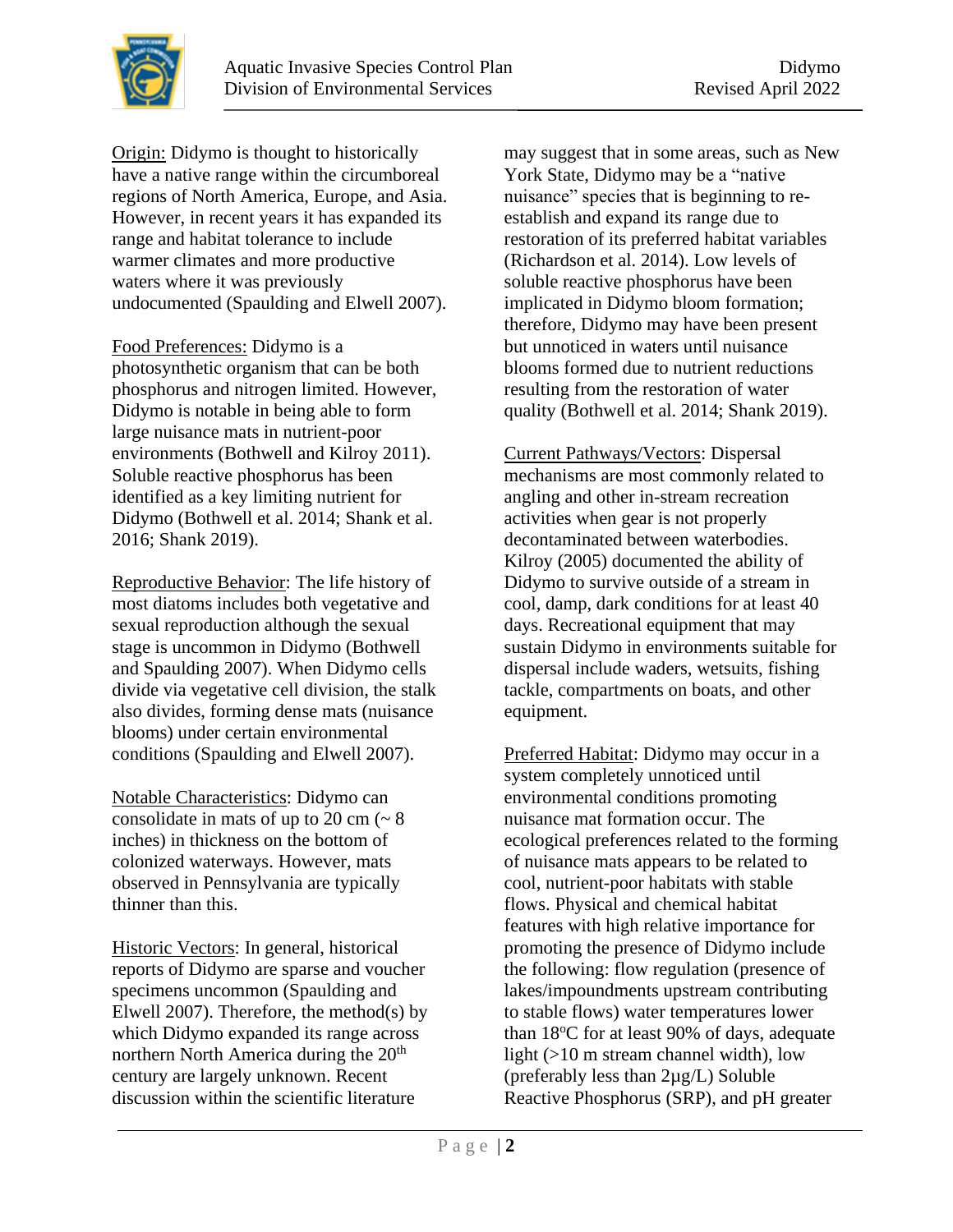

than 6.7 (reviewed by Shank et al. 2016). In a recent study of Didymo mat severity within the Pine Creek watershed, Pennsylvania, Shank (2019) identified low  $SRP$  (<2µg/L), stable streamflow, and cold temperatures as the most important variables to predict mat severity. Important, but less critical, stream variables identified for Didymo include rocky large gravel/cobble substrate, low turbidity, low gradients, >2.5 mg/L sulfate, >1.8 mg/L calcium, < 1 mg/L Nitrate, and <6.5 mg/L total organic carbon (reviewed by Shank et al. 2016). Due to these habitat preferences, a unique problem to consider may be that risk of Didymo colonization and mat formation may increase with improvements to water quality (Shank 2019). It should be noted that mats may form seasonally and that high water events caused by heavy rains may reduce or completely scour nuisance mats.

### **Distribution and PA Legal Status**

Distribution: Nationally, Didymo has been confirmed in at least 18 states, with locations primarily occurring in the northeast and western United States (Figure 2).



**Figure 2.** Distribution of Didymo in the continental United States. Source: USGS.

Although recent evidence suggests Didymo may be native to adjacent New York state (Richardson et al. 2014), it is currently unknown if Didymo is an invasive or "native nuisance" species within Pennsylvania (Shank et al. 2016; Shank 2019). It is also possible Didymo may be native some major river drainages in Pennsylvania, but not others. While paleolimnological studies are needed to ascertain the native or invasive status of Didymo in Pennsylvania, Didymo appears to have expanded its known range within Pennsylvania in recent decades.

The earliest record of Didymo in Pennsylvania is by Boyer (1916) who reported it in the Delaware River in the vicinity of Philadelphia (although the current status of Didymo in this area is unknown)*.* To date, Didymo has been documented in at least 13 Pennsylvania counties (Figure 3). In Pennsylvania, Didymo is widespread within the Delaware River, with records occurring from Wayne County downstream through Pike, Monroe, Northampton, and Bucks counties. In the Delaware basin, Didymo is also known from East Branch Dyberry Creek in Wayne County. Didymo also occurs in the West Branch Susquehanna River basin in Trout Run, Clearfield County and throughout the Pine Creek watershed in Lycoming, Tioga, and Potter counties. In southwestern Pennsylvania, Didymo occurs within the Youghiogheny River in Fayette and Westmoreland counties and in Quemahoning Creek, Somerset County.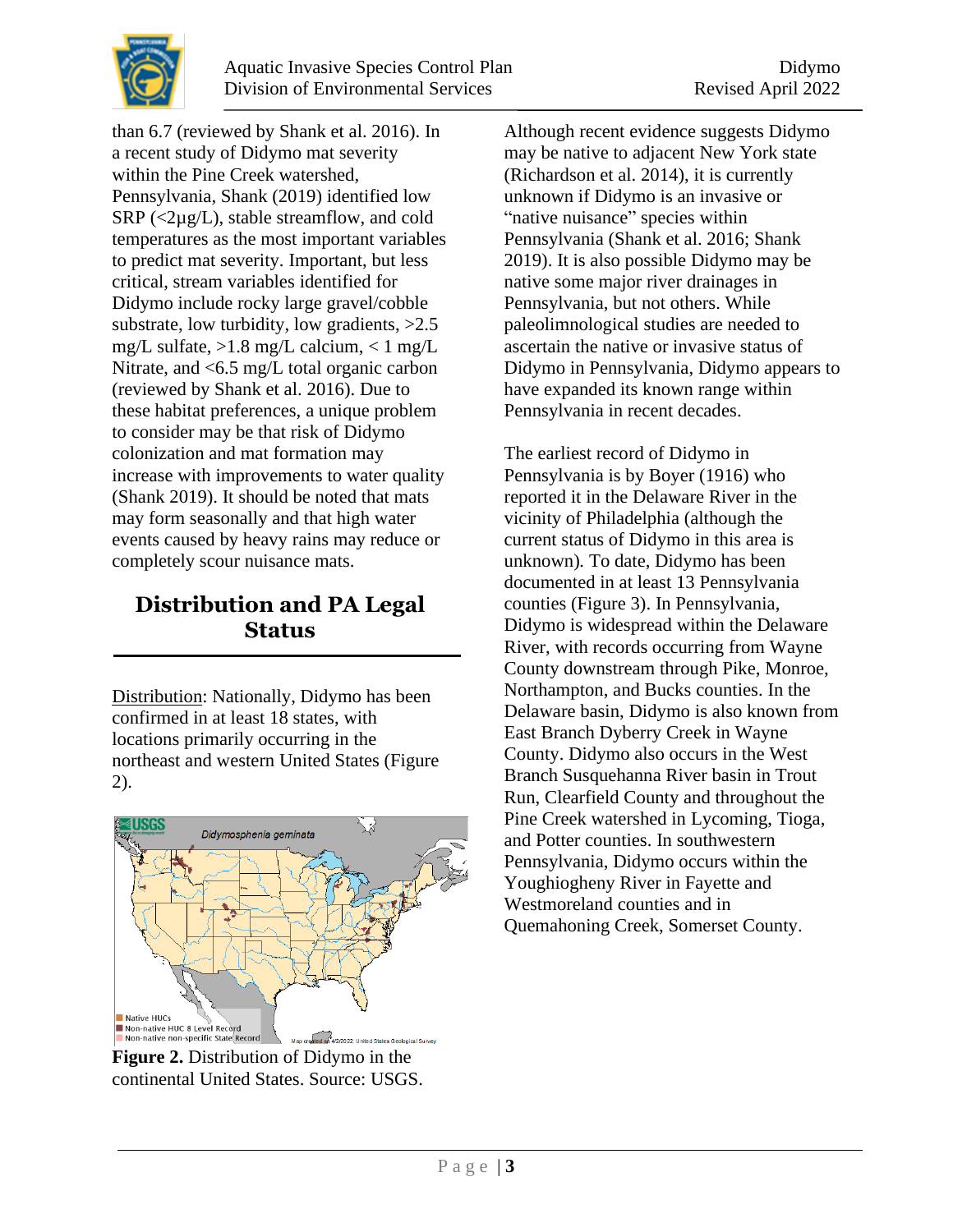



**Figure 3.** County-level distribution of Didymo in Pennsylvania (April 2022).

Pennsylvania Legal Status: As of April 2022, Didymo is not regulated in 58 Pa. Code §71.6 and §73.1.

## **Threats**

Ecological: Ultimately, data on the ecological impacts of Didymo report varying results. Didymo may cause macroinvertebrate community shifts due to the diatom's extensive coverage of exposed substrates. However, results of studies are ambiguous in that some report a minor loss of macroinvertebrate biodiversity and/or sensitive taxa (e.g., Spaulding and Elwell 2007; Anderson et al 2014; Richardson et al. 2014), while others report an increase of diversity and/or sensitive taxa in response to Didymo blooms (e.g., Brand and Grech 2020; see also review on Richardson et al. 2014) which is attributed to sheltering macroinvertebrates from predators. Anecdotally, Didymo may have some degree of a negative effect on macroinvertebrates by blocking hatches by nuisance blooms (Klauda and Hanna 2016).

The effects of Didymo on freshwater mussel populations are largely unknown (Clancy et al. 2020). However, due to the ability of nuisance blooms to cover stream substrates, it is possible that mussels may suffer from reduced ability to suspension feed. However, the habitat preferences of Didymo likely does not majorly overlap with most native freshwater mussels, with some exceptions (e.g., Eastern Pearlshell, *Margaritifera margaritifera*; Dwarf Wedgemussel, *Alasmidonta heterodon*). Studies evaluating the potential impacts of Didymo on freshwater mussels of concern in Pennsylvania are needed.

The direct effects of Didymo on sport fish, primarily trout, and other fish species have not been well-studied. Clancy et al. (2021) found Didymo had no significant impacts on a fish community, and Didymo appears to have negligible impacts on trout fisheries (Klauda and Hanna 2016).

Economic: While detailed economic threat studies of Didymo impacts in the United States appear to have not been conducted, a study focused on New Zealand anglers found that Didymo reduced fishing values by approximately \$30 USD per angler visit to invaded sites (Bellville et al. 2012). In Maryland, some anglers have reported that the presence of Didymo diminished their fishing experience (Klauda and Hanna 2016). Anecdotally, Didymo blooms have impeded angler success and enjoyment (particularly for fly fishing) in Pennsylvania waters.

Human Health: Didymo is not considered to be a risk to human health.

## **Management**

Management Goals: While the ecological impacts of Didymo are ambiguous or understudied, Didymo blooms may be harmful to aquatic life and undoubtably diminish the quality of fishing experiences for anglers. Therefore, management should focus on containing/managing existing populations to prevent spread to additional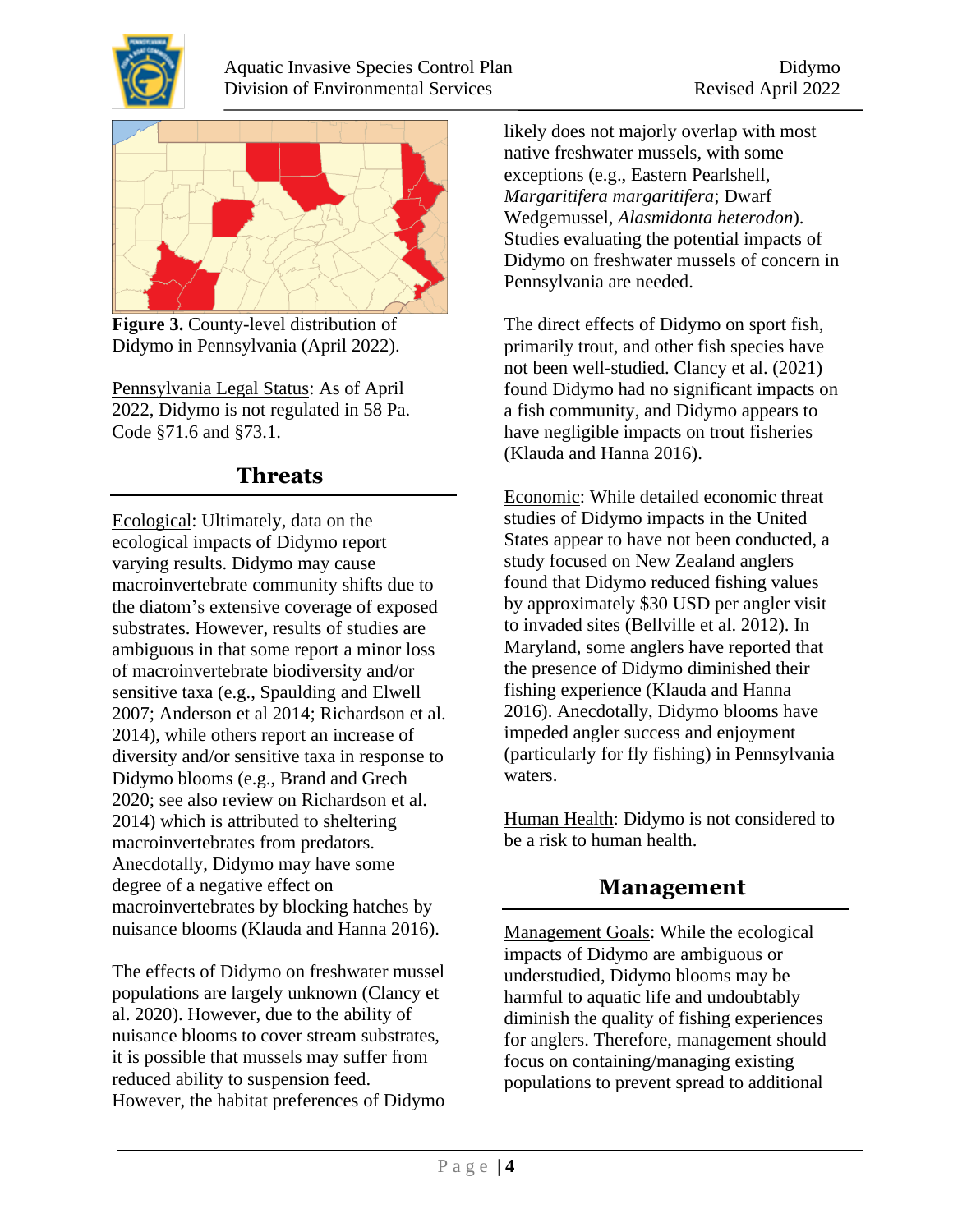waterways where Didymo is not known to occur.

#### Containment and Prevention Options:

- Continue promoting public education efforts to acquaint the populace with the threats of and measures to prevent the spread of aquatic invasive species and aquatic nuisance species such as Didymo.
- Determine the native nuisance or invasive status of Didymo within Pennsylvania (i.e., conduct or support paleolimnological studies; Shank et al. 2016).
- Encourage the incident reporting of aquatic invasive/nuisance species such as Didymo within Pennsylvania. Online reporting can now be conducted at the following PFBC web site: <https://pfbc.pa.gov/forms/reportAIS.htm> as well as PA iMapInvasives at: <https://www.paimapinvasives.org/> and at the national level, USGS Nonindigenous Aquatic Species website: [https://nas.er.usgs.gov/SightingReport.as](https://nas.er.usgs.gov/SightingReport.aspx) [px](https://nas.er.usgs.gov/SightingReport.aspx)
- Continue to post Didymo signs at recreational access areas within invaded waters to inform the public of the presence of Didymo and instruct on proper cleaning of gear. Effective decontamination strategies for Didymo include: freezing gear solid for at least 5 hours, soaking and scrubbing gear in either hot  $(>140^{\circ}F)$  water or a 5% solution of household bleach, salt, or dishwashing detergent, or making sure all items are dry to the touch for at least 48 hours (Root and O'Reilly 2012). Drying is ineffective for felt-soled waders, which should either be soaked in

the solutions noted above for at least 40 minutes or frozen solid for at least 5 hours.

- Initiate and support research to ascertain the potential of Didymo on sport fisheries and freshwater mussels of concern in Pennsylvania.
- Consider initiating angler opinion surveys for Commonwealth waters with Didymo blooms to evaluate the recreational impacts Didymo may pose in Pennsylvania.

#### Rapid Response Treatments:

- Several treatment options have been evaluated for Didymo. Of these, chelated copper formulations and pine oil formulations are the most effective in treating Didymo (Jellyman et al. 2011). However, these treatments may need multiple applications to achieve effectiveness and have negative consequences on macroinvertebrates and fish (Clearwater et al. 2011; Jellyman et al. 2011). Furthermore, aquatic herbicide applications in Pennsylvania are typically not conducted in flowing waters, such as where Didymo may occur due to complications with application and potential impacts to aquatic life.
- Where feasible in Pennsylvania, a practical control option may be to coordinate with appropriate entities to manage streamflow downstream of hypolimnetic (bottom release) reservoirs occurring within known or at-risk Didymo waters to ensure artificially stable flows do not promote Didymo bloom formation. This would entail periodic short-term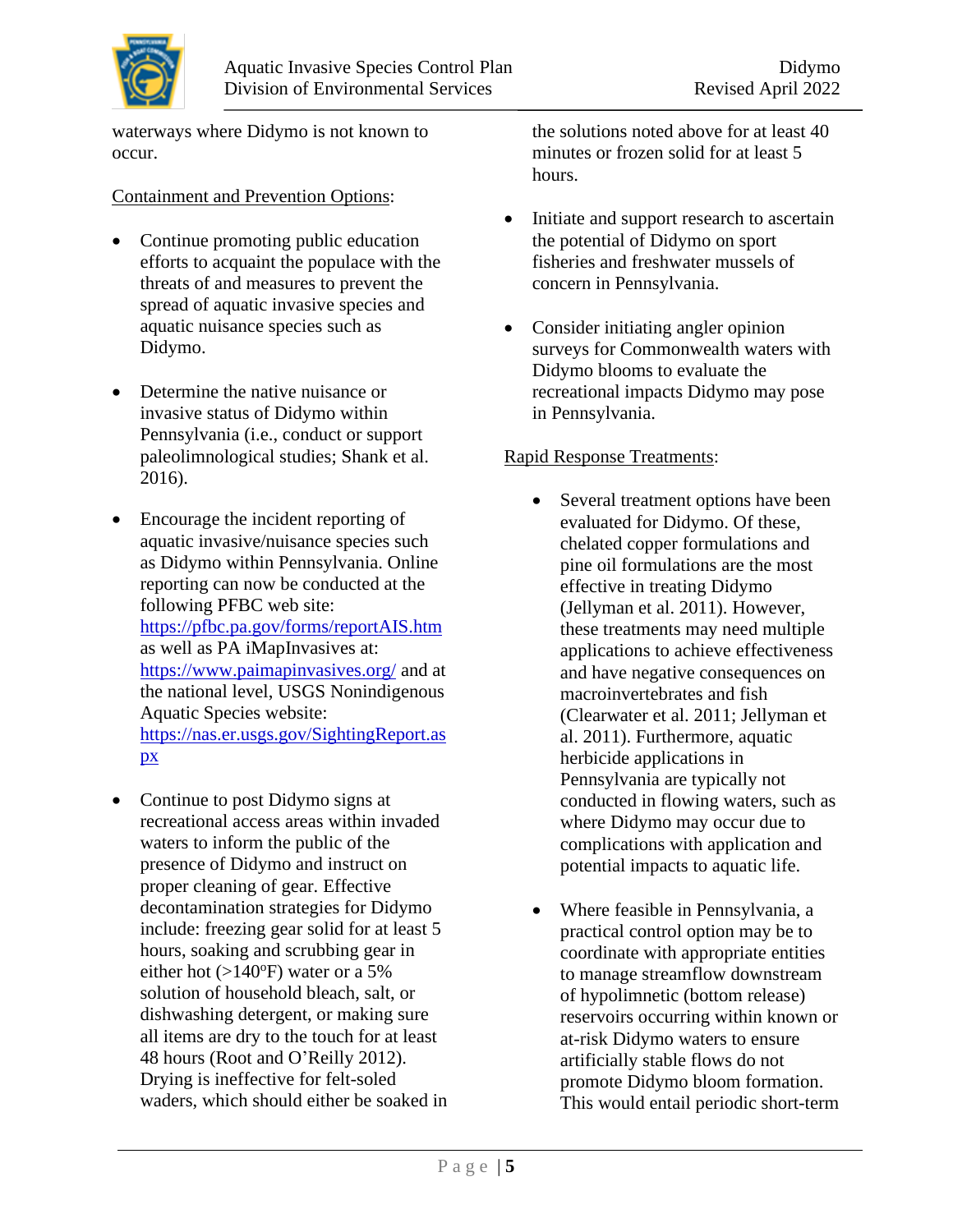

releases of higher volumes of normal flow in order to discourage or scour Didymo bloom formation, particularly where tailwater trout fisheries occur.

## **References**

- Anderson, I.J., Saiki, M.K., Sellheim, K., and Mertz, J.E. 2014. Differences in benthic macroinvertebrate assemblages associated with a bloom of *Didymosphenia geminata* in the Lower American River, California. Southwestern Naturalist. 59: 389-395.
- Bellville, S.T., Kerr, G.N., and Hughley, F.D. 2012. Valuing impacts of the invasive alga *Didymosphenia geminata*  on recreational angling. Ecological Impacts. 82: 1-10.
- Bothwell M.L. and Spaulding, S.A. 2007. Synopsis: 2007 International Workshop on *Didymosphenia geminata*. Proceedings of the 2007 International Workshop on *Didymosphenia geminata.* Canadian Technical Report of Fisheries and Aquatic Sciences 2795.
- Bothwell, M.L. and Kilroy, C. 2011. Phosphorus limitation of the freshwater benthic diatom *Didymosphenia geminata* determined by the frequency of dividing cells. Freshwater Biology 56: 565-578.
- Bothwell, M.L., Taylor, B.W., and Kilroy, C. 2014. The Didymo story: the role of low dissolved phosphorus in the formation of *Didymosphenia geminata* blooms. Diatom Research. 29: 229-236.
- Boyer, C.S. 1916. The Diatomaceae of Philadelphia and Vicinity. J.B. Lippincott Co., Philadelphia.

Brand, C. and Grech, M. 2020. Recent invasion of *Didymosphenia geminate* (Lyngbye) M. Schmidt in a Patagonian regulated river promotes changes in composition and density of macroinvertebrate community. Biological Invasions. 22: 1903-1905.

Clancy, N.G., Brahney, J., Curtis, J., and Budy, P. 2020. Consequences of Didymo blooms in the transnational Kootenay River basin. Report to BC Parks from the Department of Watershed Sciences at Utah State University, Logan, UT.

Clancy, N.G., Brahney, J., Dunnigan, J. and Budy, P. 2021. Effects of a diatom ecosystem engineer (*Didymosphenia geminata*) on stream food webs: implications for native fishes. Canadian Journal of Fisheries and Aquatic Sciences. 78: 154-164.

- Clearwater, S.J., Jellyman, P.G., Biggs, B.J.F., Hickey, C.W., Blair, N., and Clayton, J.S. 2011. Pulse-dose application of chelated copper to a river for *Didymosphenia geminata* control: effects on macroinvertebrates and fish. Environmental Toxicology and Chemistry. 30: 181-195.
- Jellyman, P.G., Clearwater, S.J., Clayton, J.S., Killroy, C., Blair, N., Hickey, C.W., and Biggs, B.J.F. 2011. Controlling the invasive diatom *Didymosphenia geminata*: an ecotoxicity assessment of four potential biocides. Archives of Environmental Contamination and Toxicology. 61: 115-127.
- Kilroy, C. 2005. Tests to determine the effectiveness of methods for decontaminating materials that have been in contact with *Didymosphenia*